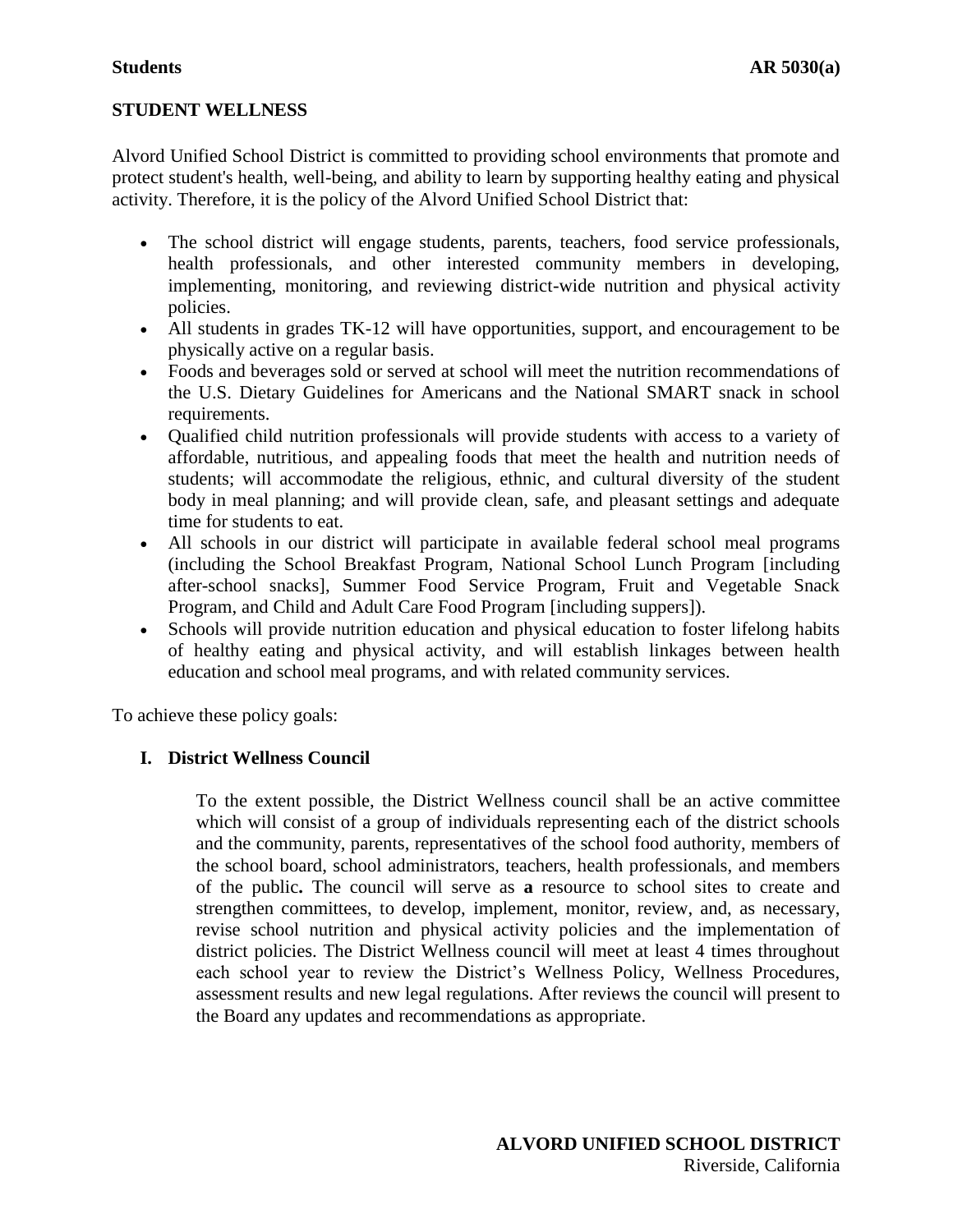## **II. Nutritional Quality of Foods and Beverages Sold and Served on Campus**

## **Nutrition Guidelines for Child Nutrition Reimbursable Meal Programs**

- Meals should comply with current United States Dietary Guidelines for Americans.
- Information concerning the nutritional content of all school meals and snacks, if available, will be shared with students and parents.
- Schools should promote the importance of eating a healthy breakfast and the benefits of the School Breakfast Program to students and families.
- To better support learning and healthy eating, it is suggested that lunch will follow recess in elementary schools.
- Students and staff should have access to hand washing or sanitizing before eating any school meal or snack.
- Ingredients of foods sold or served at school should be available so students with food allergies are protected from accidental exposure.

# **Nutrition Guidelines for Food and Beverages (Available outside the school meal programs)**

Individual food items sold outside the federal reimbursable meal programs, including those sold on campus during the school day, shall meet local, state, and federal guidelines.

The term "sold" refers to any food or beverage provided to students on school grounds in exchange for money, coupons or vouchers. The term does not refer to food brought from home for individual consumption.

Foods and beverages that meet or exceed the USDA Smart Snacks in Schools nutrition standards may be sold through fundraisers on the school campus during the school day. The District will make available to parents and teachers a list of healthy fundraising ideas.

- Schools will use only non-food fundraisers, and encourage those promoting physical activity (such as walk-a-thons, jump rope for heart, fun runs, etc.).
- Fundraising during and outside school hours will sell only non-food items or foods and beverages that meet or exceed the Smart Snacks nutrition standards. This may include but is not limited to, donation nights at restaurants, cookie dough, candy and pizza sales, market days, etc.

Nutrition guidelines are outlined in Charts A.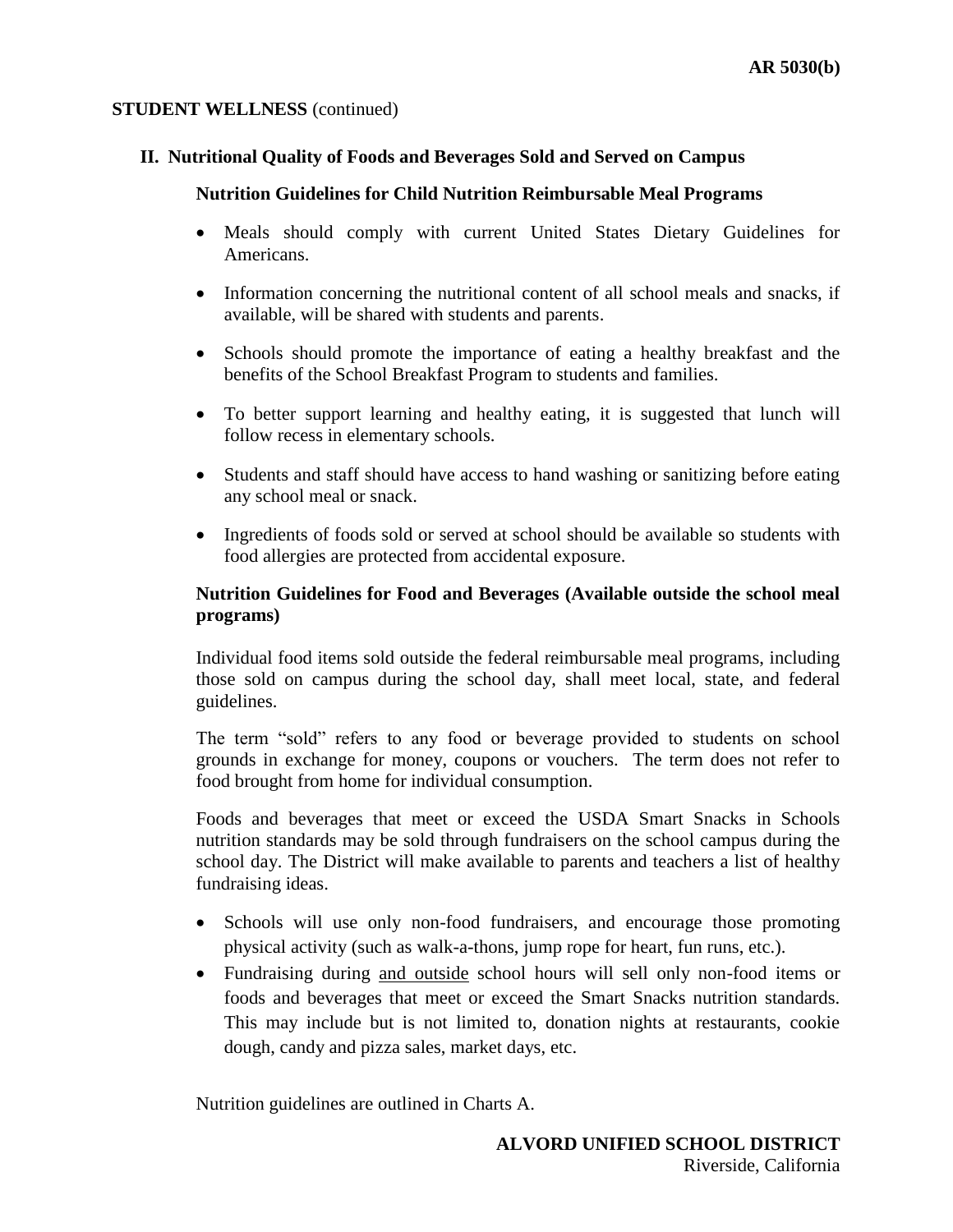## **III.Nutrition and Physical Activity Promotion and Food Marketing**

### **Nutrition Education and Promotion**

Alvord Unified School District aims to teach, encourage, and support healthy eating by students. Schools should provide nutrition education and engage in nutrition promotion that:

- is offered at each grade level as part of a sequential, comprehensive, standardsbased program designed to provide students with the knowledge and skills necessary to promote and protect their health;
- is part of not only health education classes, but also classroom instruction in subjects such as math, science, language arts, social sciences, and elective subjects;
- includes enjoyable, developmentally-appropriate, culturally-relevant, participatory activities, such as contests, promotions, taste testing, farm visits, and school gardens;
- promotes fruits, vegetables, whole grain products, low-fat and fat-free dairy products, healthy food preparation methods, and health-enhancing nutrition practices;
- emphasizes caloric balance between food intake and energy expenditure (physical activity/exercise);
- links with school meal programs, other school foods, and nutrition-related community services;
- teaches media literacy with an emphasis on food marketing; and
- includes training for teachers and other staff.

Resources for Nutritional Education:

- Dairy
- Council of California
- Harvest of the Month
- USDA Nutrition Education
- California Project Lean
- Network for a Healthier California
- University of California Fresh

## **Integrating Physical Activity into the Classroom Setting**

For students to receive the nationally-recommended amount of daily physical activity (i.e., at least 60 minutes per day) and for students to fully embrace regular physical activity as a personal behavior, students need opportunities for physical activity beyond physical education class. Toward that end: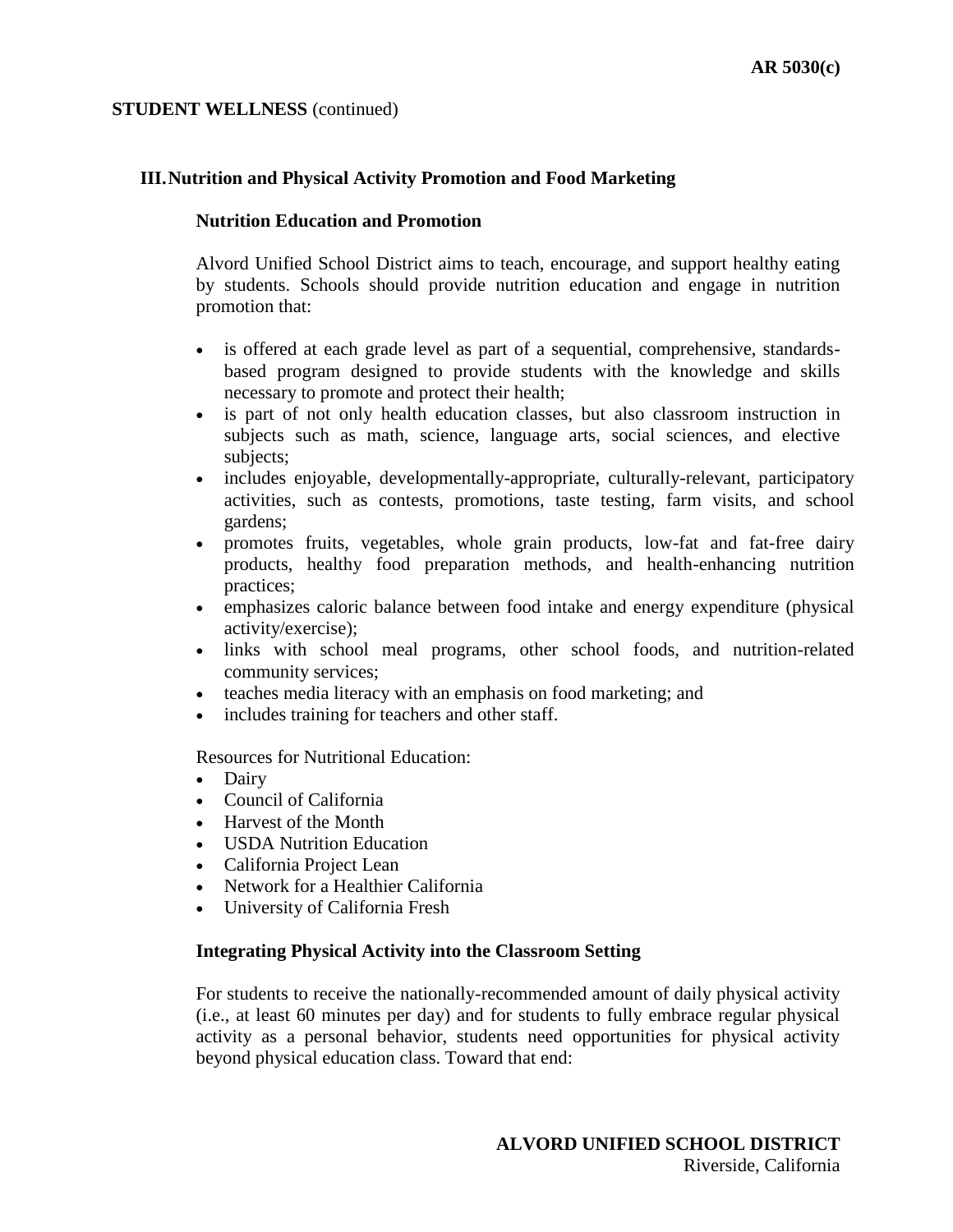- classroom health education will complement physical education by reinforcing the knowledge and self-management skills needed to maintain a physically-active lifestyle and to reduce time spent on sedentary activities, such as watching television;
- opportunities for physical activity will be incorporated into other subject lessons; and,
- classroom teachers will provide short physical activity breaks between lessons or classes, as appropriate.

Resources for Additional Physical Activity Opportunities:

- Go Noodle.com
- Hopsports brain breaks
- Jammin Minutes
- Brain Breaks from Alvord USD Website

## **Communication with Parents**

The district/school will support parents' efforts to provide a healthy diet and daily physical activity for their children. The district/school will offer healthy eating seminars for parents, send home nutrition information, post nutrition tips on school websites, and provide nutrient analyses of school menus. Schools should encourage parents to pack healthy lunches and snacks and to refrain from including beverages and foods that do not meet the above nutrition standards for individual foods and beverages. The district/school will provide parents a list of foods that meet the district's snack standards and ideas for healthy celebrations/parties, rewards, and fundraising activities. In addition, the district/school will provide opportunities for parents to share their healthy food practices with others in the school community.

The district/school will provide information about physical education and other school-based physical activity opportunities before, during, and after the school day; and support parents' efforts to provide their children with opportunities to be physically active outside of school. Such supports will include sharing information about physical activity and physical education through a website, newsletter, or other take-home materials, special events, or physical education homework.

#### **Food Marketing in Schools**

School-based marketing will be consistent with nutrition education and health promotion. As such, schools will limit food and beverage marketing to the promotion of foods and beverages that meet the nutrition standards for meals or for foods and beverages sold individually (above).<sup>11</sup> School-based marketing of brands promoting predominantly low-nutrition foods and beverages<sup>12</sup> is prohibited. The promotion of healthy foods, including fruits, vegetables, whole grains, and low-fat dairy products is encouraged.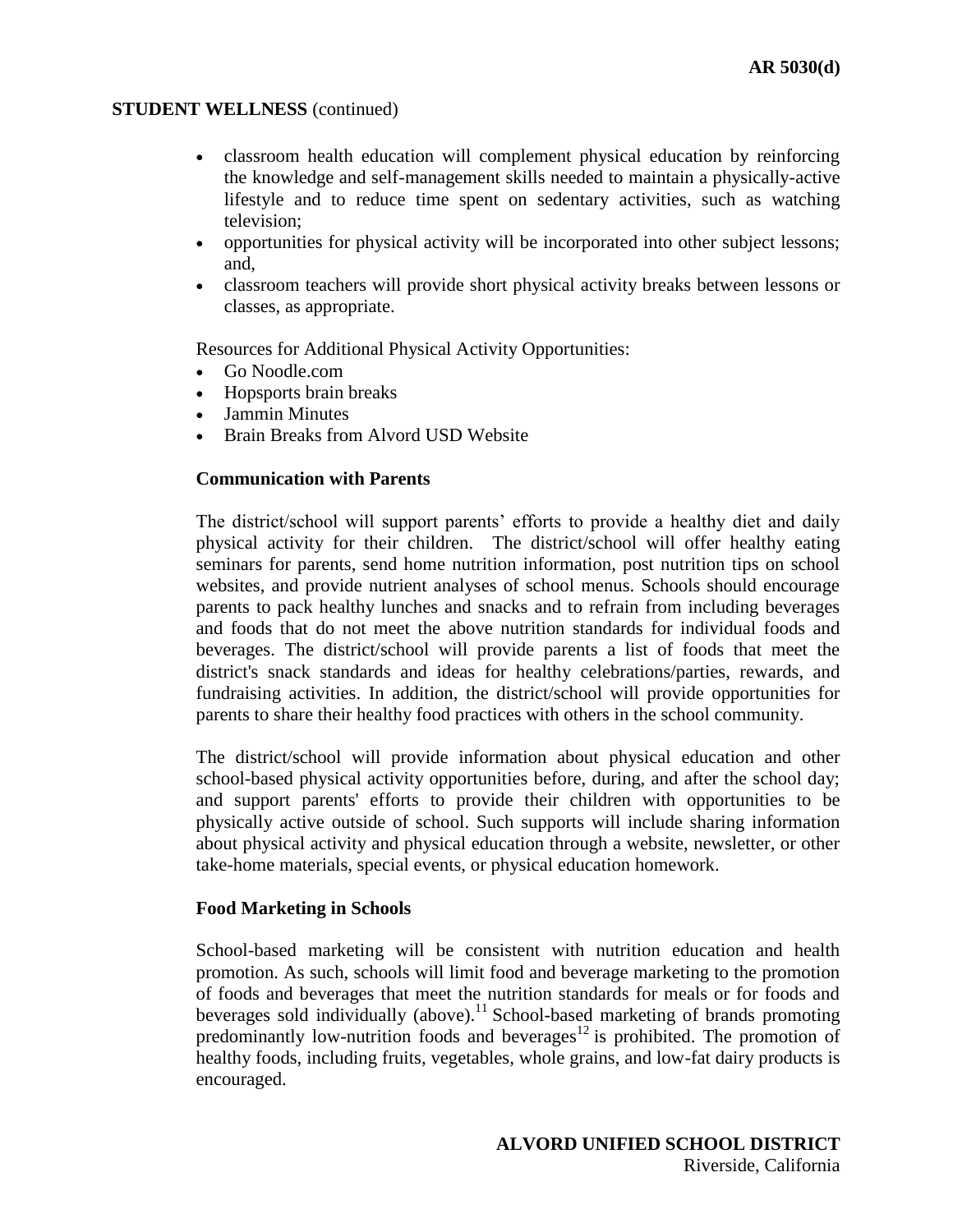Examples of marketing techniques include the following: logos and brand names on/in vending machines, books or curricula, textbook covers, school supplies, scoreboards, school structures, and sports equipment; educational incentive programs that provide food as a reward; programs that provide schools with supplies when families buy low-nutrition food products; in-school television, such as Channel One; free samples or coupons; and food sales through fundraising activities. Marketing activities that promote healthful behaviors (and are therefore allowable) include: vending machine covers promoting water; pricing structures that promote healthy options in a la carte lines or vending machines; sales of fruit for fundraisers; and coupons for discount gym memberships.

### **Staff Wellness**

Alvord Unified School District highly values the health and well-being of every staff member and will plan and implement activities and policies that support personal efforts by staff to maintain a healthy lifestyle. Each district/school should incorporate staff wellness within their site wellness council. The council should develop, promote, and oversee plans to promote staff health and wellness. The plans should be based on input solicited from school staff and should outline ways to encourage healthy eating, physical activity, and other elements of a healthy lifestyle among school staff.

## **IV.Physical Activity and Daily Physical Education (P.E.) TK-12**

Alvord schools will provide all students the opportunity, support, and encouragement to be physically active on a regular basis through physical education instruction and the physical activity program.

Physical education is taught by certified physical education teachers and is provided through the utilization of the Physical Education Model Content Standards for California Public Schools, Kindergarten through Grade Twelve, which represents the essential skills and knowledge that all students need to maintain a physically active, healthy lifestyle. Schools provide 200 minutes of physical activity every 10 school days in grades one through six and 400 minutes of physical activity every 10 school days for students in grades seven through 12. (Ed Code 51210, 51222)

The Physical Education Model Content Standards establish specific learning goals and objectives for physical education. A sequential, developmentally appropriate curriculum should be designed and implemented to help students acquire the knowledge, skills, attitudes, and confidence needed to adopt and maintain a physically active, healthy lifestyle.

 Students will spend at least 50% of physical education class time participating in moderate to vigorous activity. At least 50% of instructional time should be spent in moderate-to-vigorous physical activity.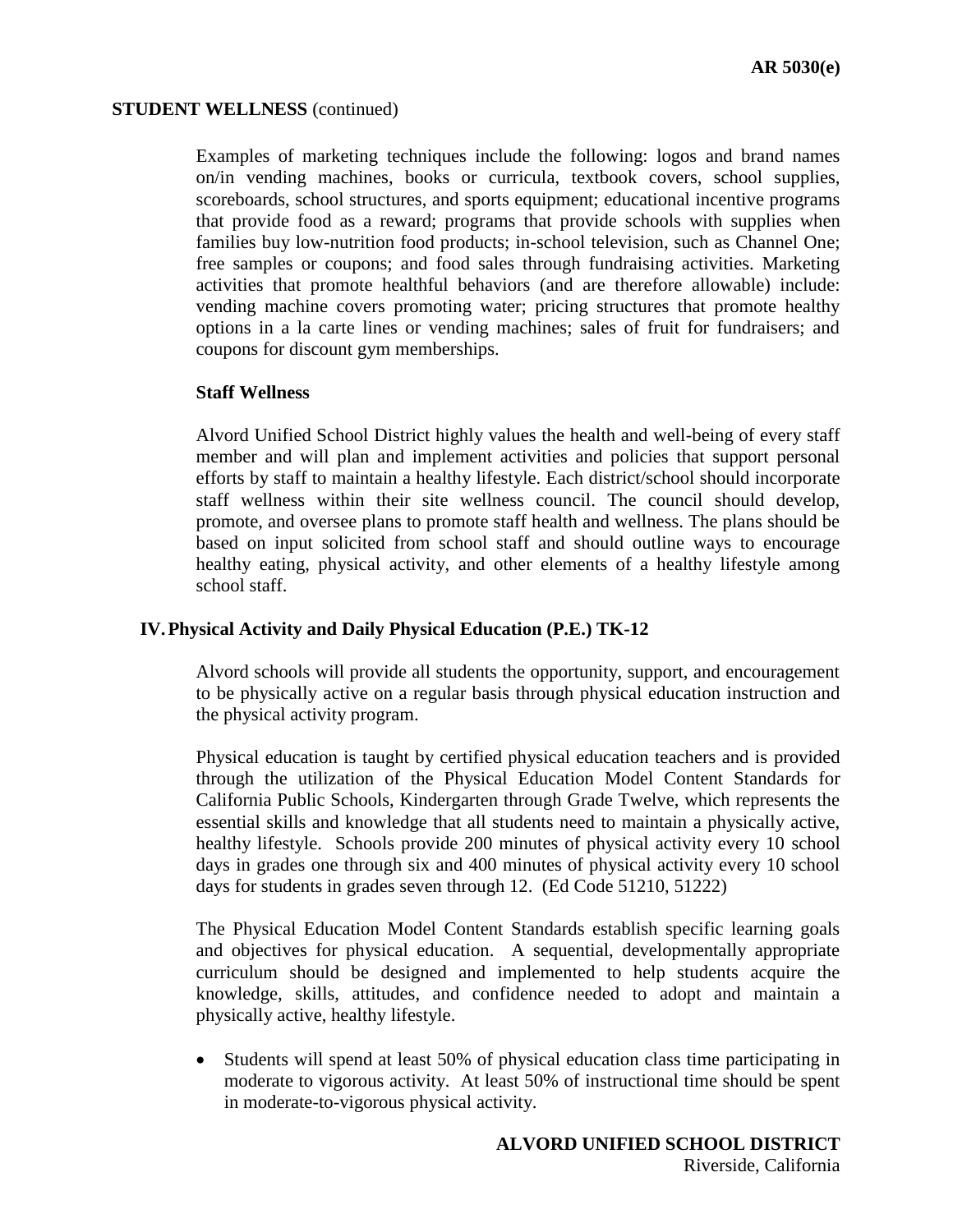- Temporary exemptions from physical education should be limited to students whose medical conditions do not allow for inclusion in the general, modified, or adapted physical education program. (Ed Code 51241)
- Students may be granted an exemption from courses in physical education for two years any time during grades ten to twelve, inclusive, if the pupil has met satisfactorily any five of the six standards of the physical performance test administered in grade nine pursuant to Section 60800." (*EC* Section 51241 [b][1])
- High school students who are exempt from two years of physical education in grades 10, 11, or 12 must be provided with the opportunity to participate in a variety of physical education elective courses. (Ed Code 51222(b), 51241)
- The school district will administer the physical fitness test annually (Fitness Gram) to all students in grades five, seven, and nine during the months of February, March, April or May. Students will receive these test results upon completing the test. (Ed Code 60800)

## **Daily Recess**

Elementary students in grades one through six will have at least 20 minutes a day of supervised recess, preferably outdoors, during which schools should encourage moderate to vigorous physical activity and through the provision of space and equipment. This period shall not count as physical education.

Schools should discourage extended periods (blocks of two or more hours) of inactivity. When activities such as mandatory school-wide testing make it necessary for students to remain indoors for long periods of time, schools should give students periodic breaks during which they are encouraged to stand and be moderately active.

## **Physical Activity Opportunities Before and After School**

All elementary, middle and high schools will offer encourage extracurricular physical activity programs, such as clubs or intramural programs. All high schools, and middle schools as appropriate, will offer interscholastic sports programs. Schools will offer a range of activities that meet the needs, interests, and abilities of all students, including boys, girls, students with disabilities, and students with special healthcare needs.

After School Programs and enrichment programs will provide and encourage verbally and through the provision of space, equipment and activities, daily periods of moderate to vigorous physical activity for all participants.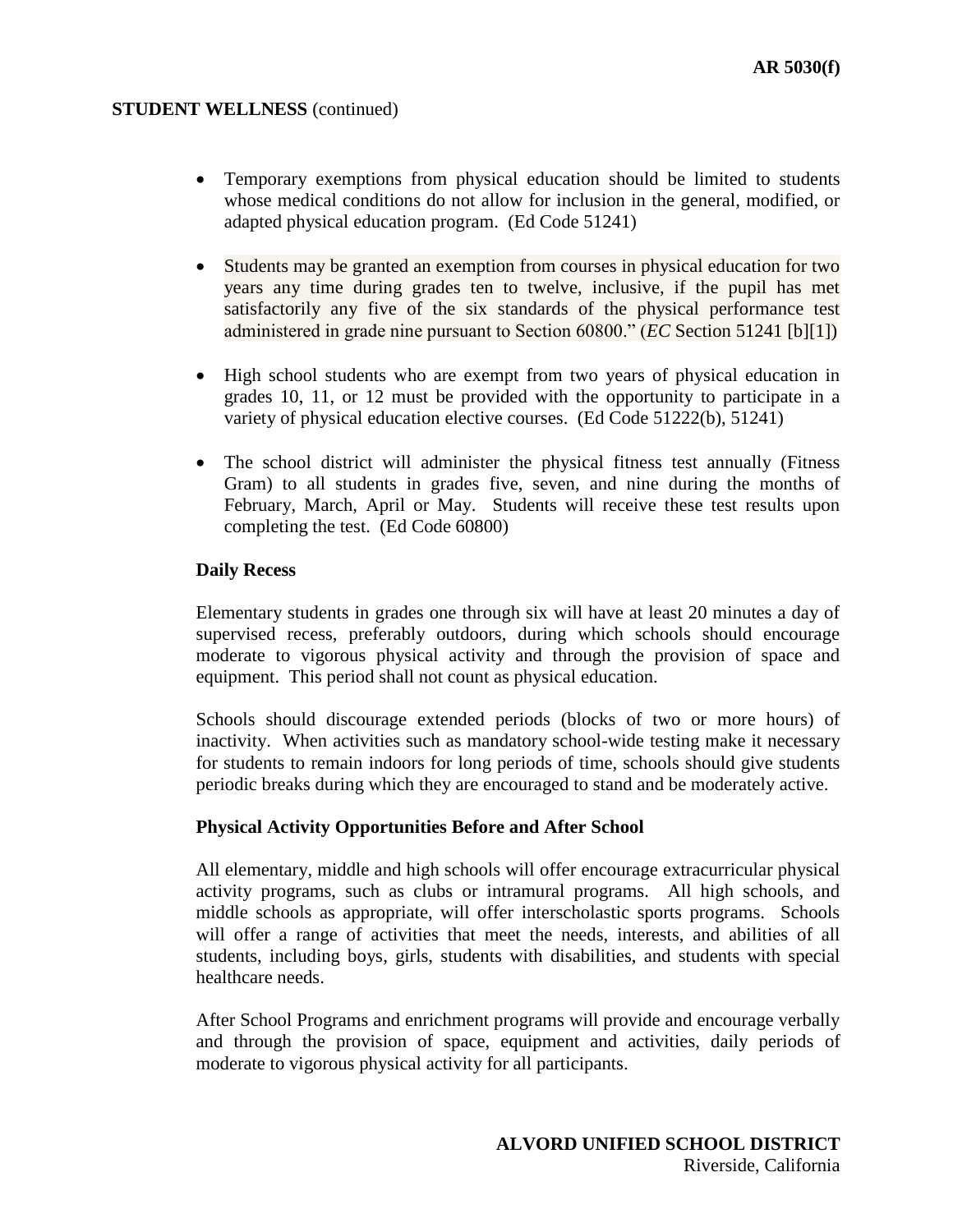## **Physical Activity as Punishment**

Teachers and other school and community personnel will not use physical activity (running laps, push-ups) or withhold opportunities for physical activity (recess, physical education) as punishment. (Ed Code 49001)

### **Safe Routes to School**

The school district will assess and, if necessary and to the extent possible, make needed improvements to make it safer and easier for students to walk and bike to school. When appropriate, the district will work together with local public works, public safety, and/or police departments in those efforts. The school district will explore the availability of federal "safe routes to school" funds, administered by the state department of transportation, to finance such improvements.

### **Use of School Facilities Outside of School Hours**

School spaces and facilities should be available to students, staff, and community members before, during, and after the school day, on weekends, and during school vacations. These spaces and facilities also should be available to community agencies and organizations offering physical activity and nutrition programs. School policies concerning safety will apply at all times.

## **V. Monitoring and Policy Review**

## **Monitoring**

The superintendent or designee will ensure compliance with established district-wide nutrition and physical activity wellness policies. In each school, the principal or designee will ensure compliance with those policies in his/her school and will report on the school's compliance to the school district superintendent or designee.

School food service staff, at the school or district level, will ensure compliance with nutrition policies within school food service areas and will report on this matter to the superintendent (or if done at the school level, to the school principal). In addition, the school district will report on the most recent USDA School Meals Initiative (SMI) review findings and any resulting changes. If the district has not received a SMI review from the state agency within the past five years, the district will request from the state agency that a SMI review be scheduled as soon as possible.

The superintendent or designee will develop a summary report every three years on district-wide compliance with the district's established nutrition and physical activity wellness policies, based on input from schools within the district. That report will be provided to the school board and also distributed to all school health councils,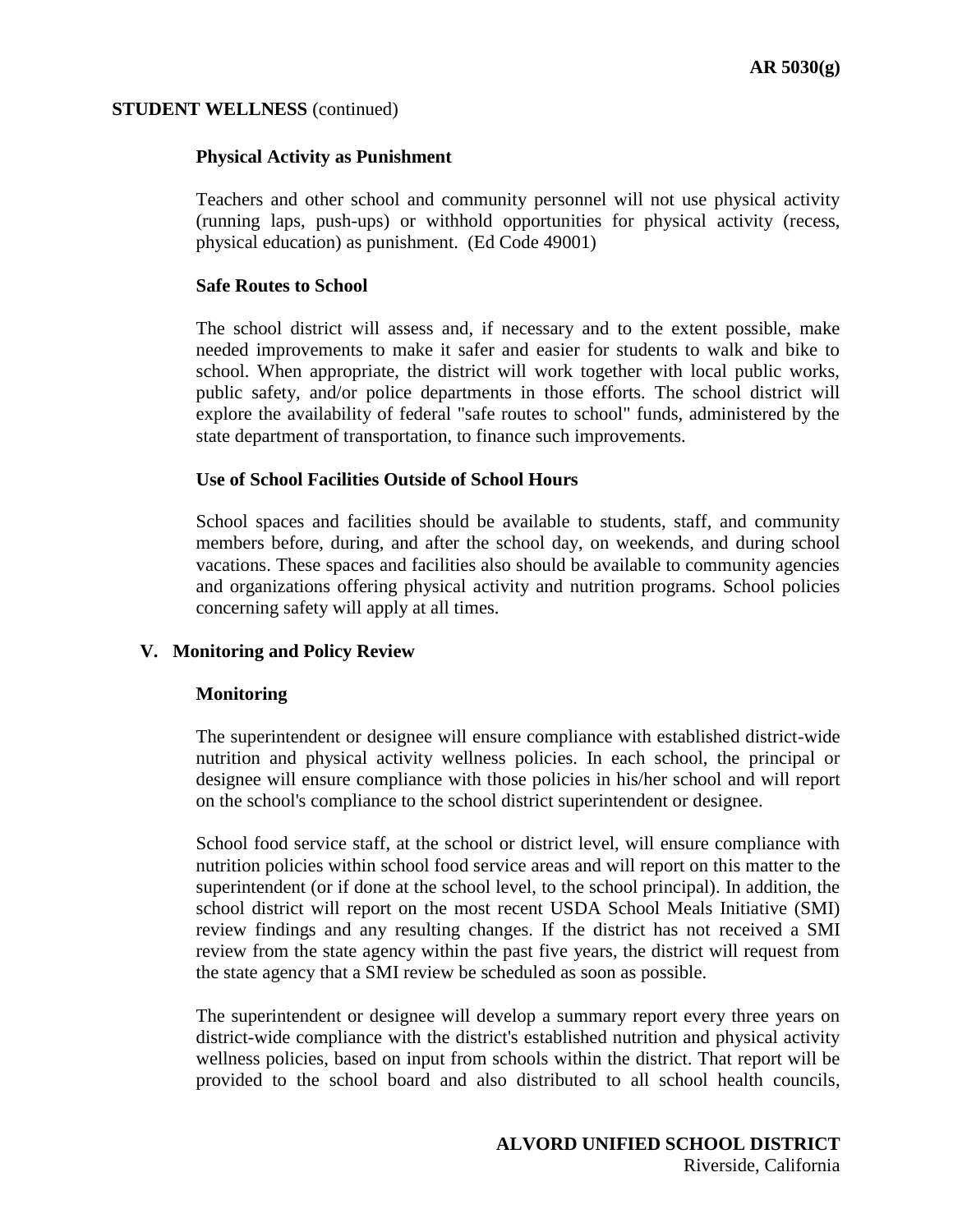parent/teacher organizations, school principals, and school health services personnel in the district.

## **Policy Review**

To help with the initial development of the district's wellness policies, each school in the district will conduct a baseline assessment of the school's existing nutrition and physical activity environments and policies.<sup>13</sup> The results of those school-by-school assessments will be compiled at the district level to identify and prioritize needs.

Assessments will be repeated every three years to help review policy compliance, assess progress, and determine areas in need of improvement. As part of that review, the school district will review our nutrition and physical activity policies; provision of an environment that supports healthy eating and physical activity; and nutrition and physical education policies and program elements. The district, and individual schools within the district, will, as necessary, revise the wellness policies and develop work plans to facilitate their implementation.

## **CHART A**

|                                                                                                         | <b>Elementary</b>                                                                                                        | <b>Middle</b>       | High                                                                                                                                                                                           |
|---------------------------------------------------------------------------------------------------------|--------------------------------------------------------------------------------------------------------------------------|---------------------|------------------------------------------------------------------------------------------------------------------------------------------------------------------------------------------------|
| <b>Beverage</b>                                                                                         | <b>Schools</b>                                                                                                           | <b>Schools</b>      | <b>Schools</b>                                                                                                                                                                                 |
| Water                                                                                                   | Unlimited                                                                                                                | Unlimited           | Unlimited                                                                                                                                                                                      |
| Low fat or fat free milk<br>(flavored or unflavored<br>with $\leq 28$ g total sugar<br>per $8$ fl. oz.) | $< 8$ fluid ounces                                                                                                       | $<$ 12 fluid ounces | $<$ 12 fluid ounces                                                                                                                                                                            |
| 100% fruit or vegetable<br>juices (with no added<br>caloric sweeteners)                                 | $<$ 8 fluid ounces                                                                                                       | $<$ 12 fluid ounces | $<$ 12 fluid ounces                                                                                                                                                                            |
| <b>Electrolyte replacement</b><br>beverages                                                             | Not allowed                                                                                                              | Not allowed         | $\leq$ 20 fluid ounces<br>Water as first ingredient,<br>$\leq$ 16.8g added<br>sweetener/8oz,<br>$\leq$ 40 calories/80z,<br>10-150mg sodium/8oz,<br>10-90mg Potassium/8oz,<br>No added caffeine |
| <b>Caffeine</b>                                                                                         | All beverages shall be caffeine-free, with the exception of trace amounts of<br>naturally occurring caffeine substances. |                     |                                                                                                                                                                                                |

## **ACCEPTABLE BEVERAGES**